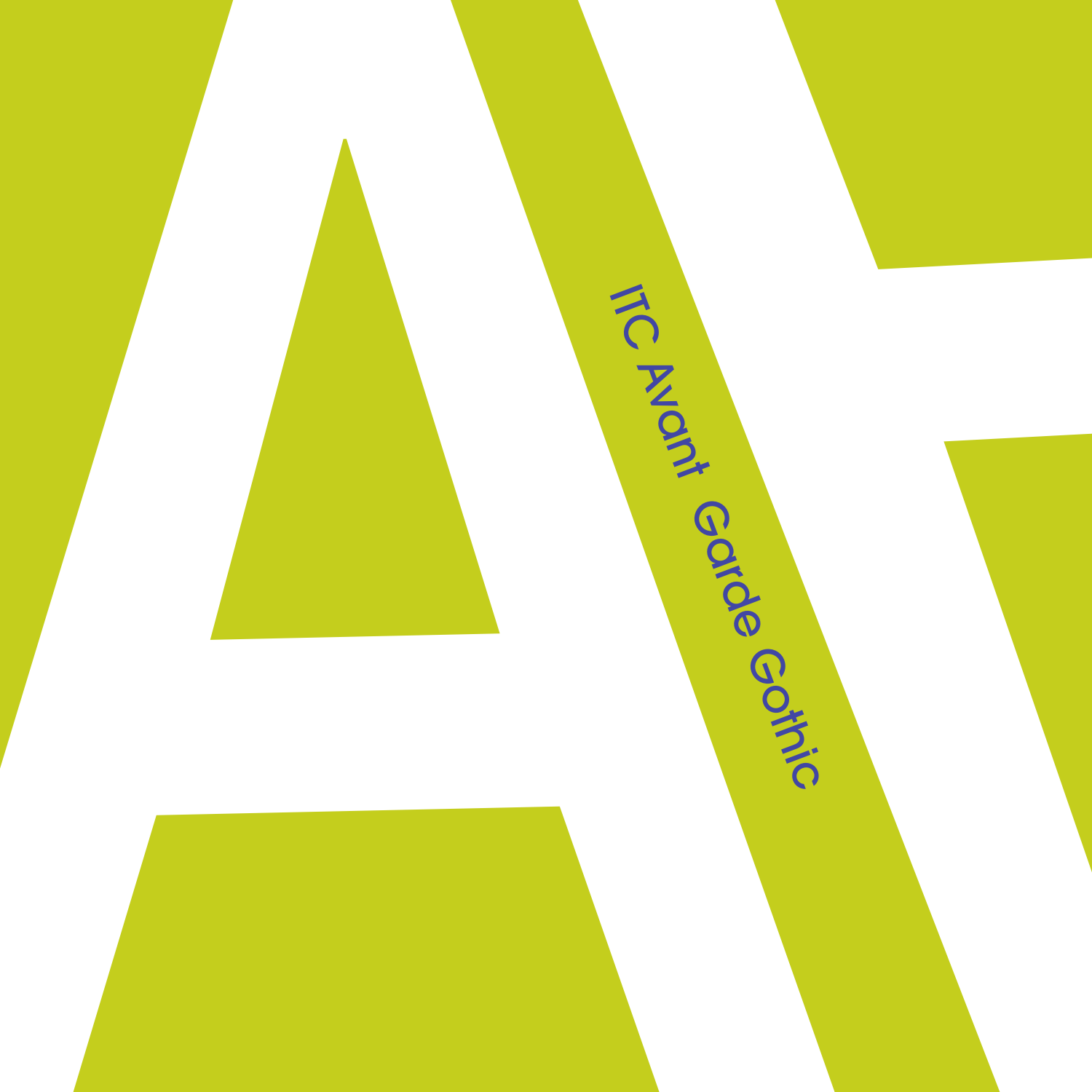- Lubalin 4
- History 8 4<br>8
- Type Sizes 12
- Type Anatomy 14
	- Ligatures 16
- Key Features 20

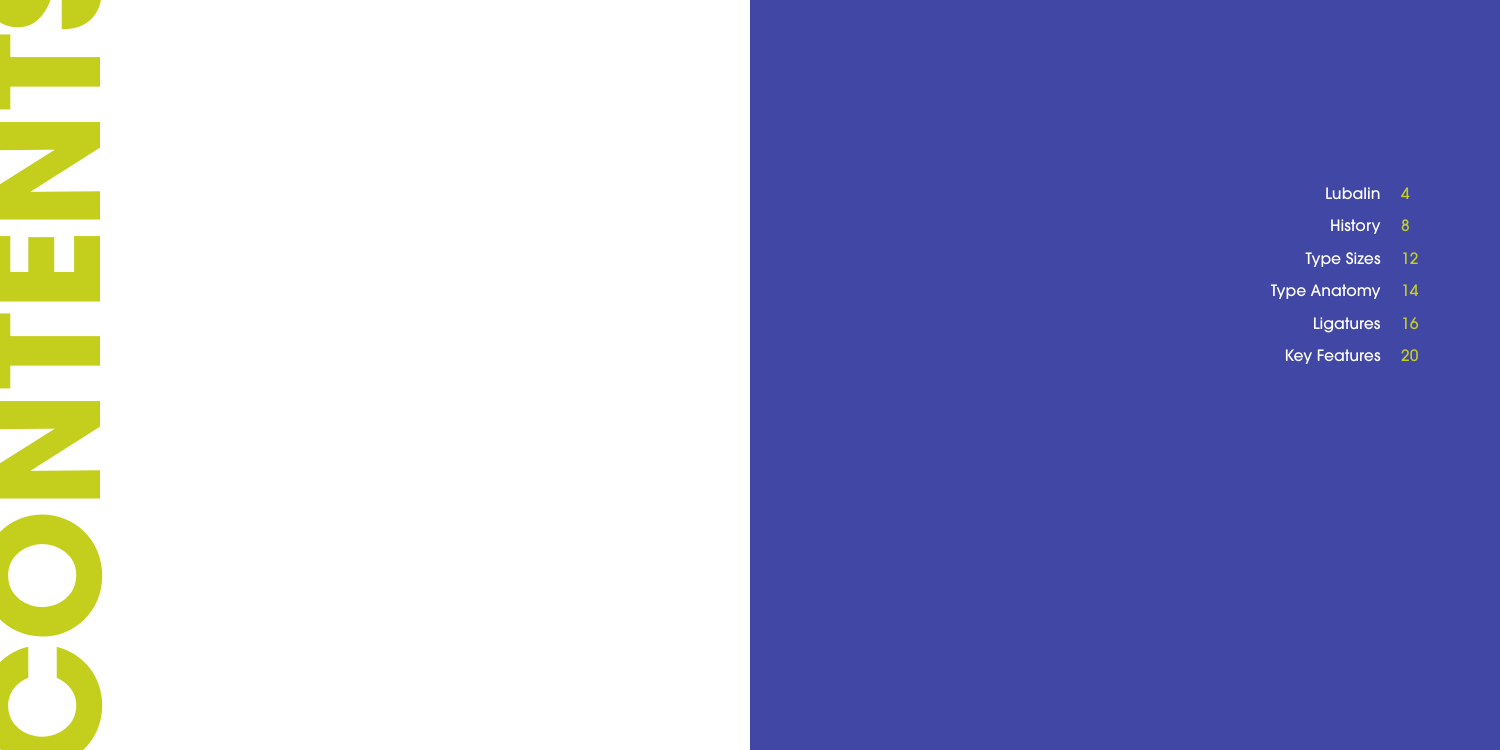**LUBALINE** 

Most people recognize the name Herb Lubalin in association with the typeface Avant Garde. And he was the typographer and designer behind its creation, after the success of Avant Garde Magazine and its typographic logo. But, his career spanned a much wider scope than that. One of the people behind the culture-shocking magazines Avant-Garde, Eros and Fact, he was a constant boundary breaker on both a visual and social level. Part of the founding team of the International Typeface Corporation (ITC) and the principal of Herb Lubalin, Inc it was hard to escape the reach of Herb during 1960s and 70s.

His constant search for something new and a passion for inventiveness made him one of the most successful art directors of the 20th century. He had offices internationally in Paris and London and partnered with many talented individuals over the years including Aaron Burns, Tom Carnase, Ernie Smith and Ralph Ginzburg. A graduate of the Cooper Union in New York he spent time as a visiting professor there as well as designed a logo for them. Constantly working and achieving much success throughout his career, at the age of 59 he proclaimed "I have just completed my internship."

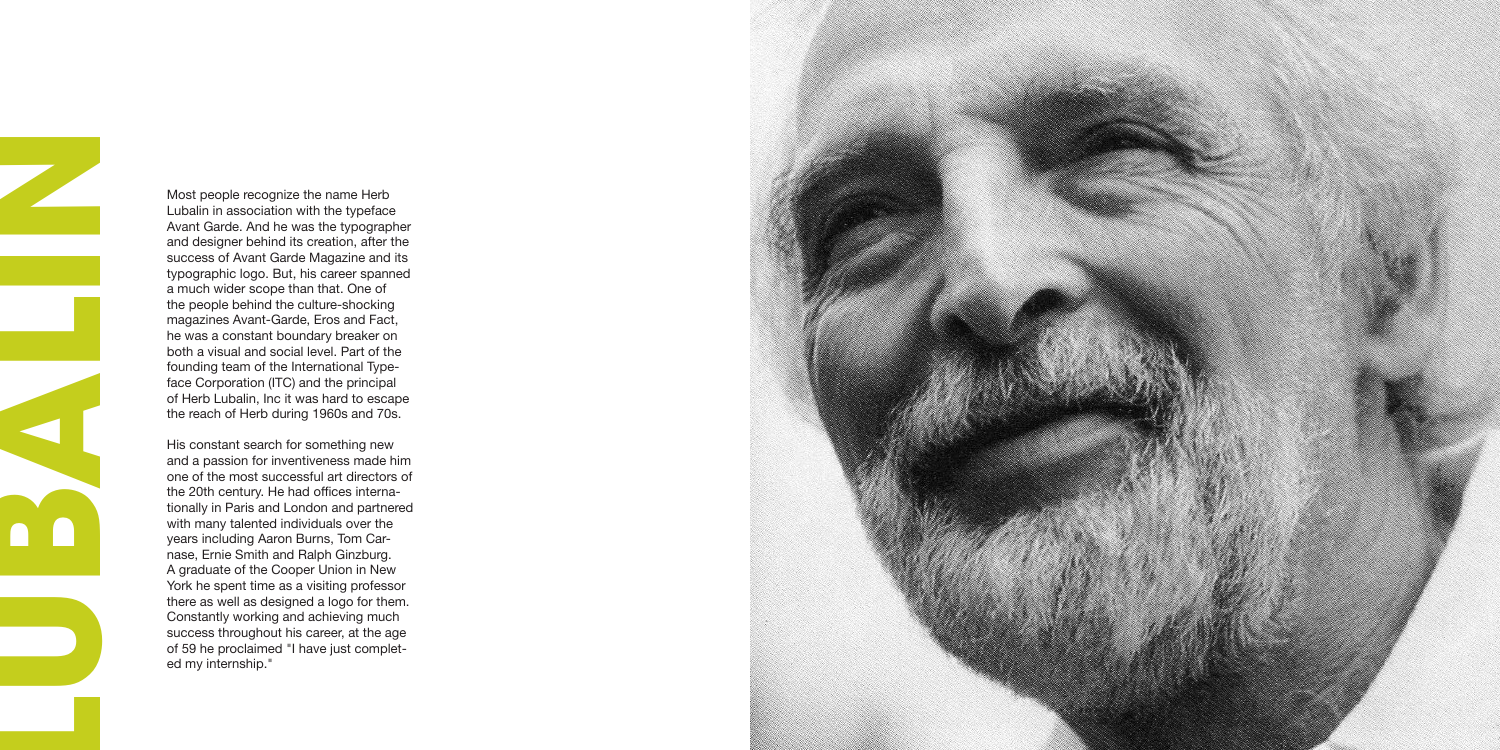

## **Herb Lubalin**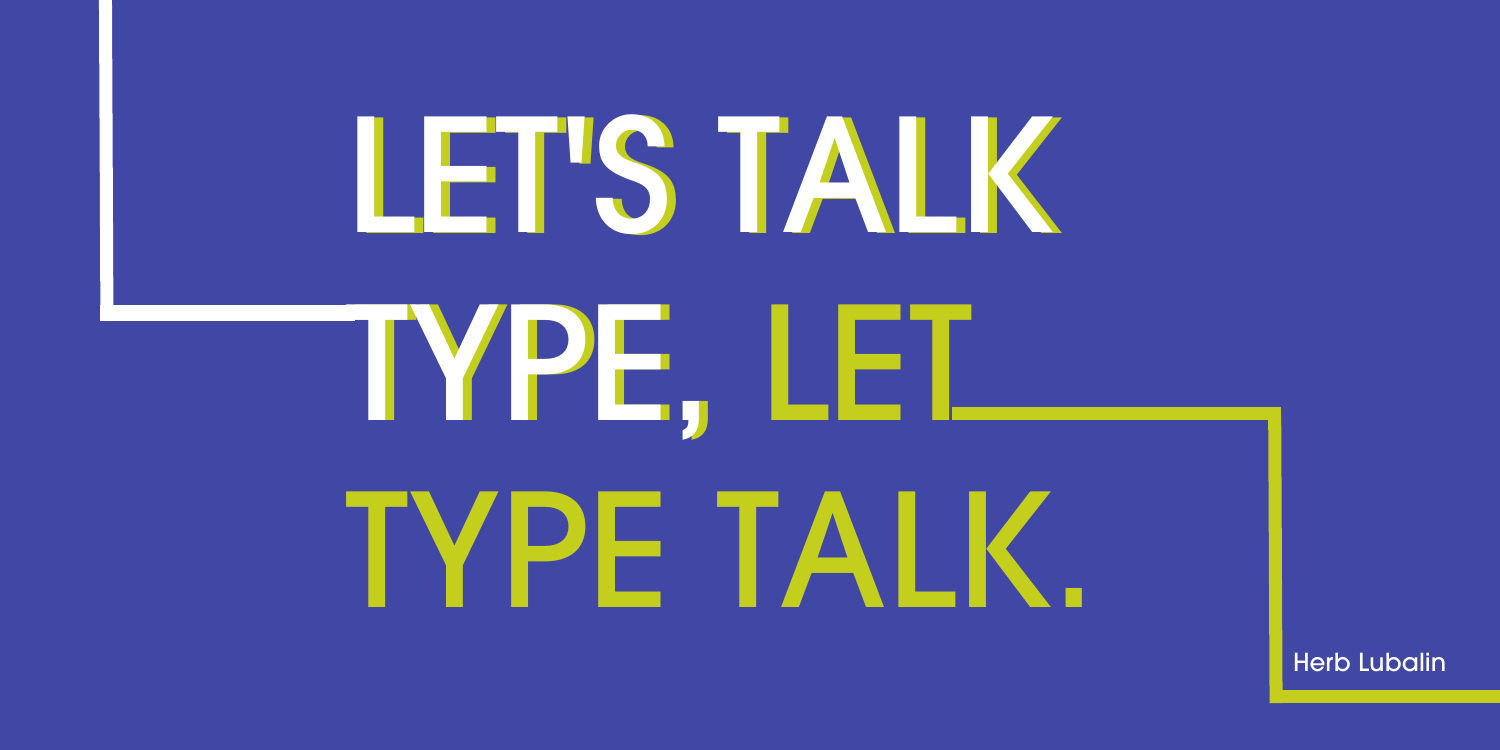Avant Garde was first used as the logo for a new magazine by the publisher and poet Ralph Ginzburg. Herb Lubalin, the art director for the publication, showed several sketches for the logo to Ginz burg but none captured the concept of the magazine to be called Avant Garde. Finally, for his historic solution, "Luballin adapted gothic caps and changed the an gles of the "A" and "V" so they fit together like a wedge of pie. He angularized the second "A"so that its right stem is parallel with the left of the "N" and halved the "T" so that one half of it was part of the "N." The perfectly round "G" carved into the angular "A" in the GARDE.

Both words were tightly letter spaced to be perfectly stacked and thus could fit as a block anywhere on the cover. Lubalin turned his rough sketch over to type de signer Tom Carnase, his partner at Lubalin Smith Carnase, who rendered the final form. Since Lubalin wanted all department heads for the magazine to be consistent with the logo, Carnase designed additional charac ters and created more ligatures. After mak ing a handful of there were almost enough characters to complete an entire alphabet and Avant Garde Gothic was born.

abcdefghijklmnopqrstuvwxyz

4567890

abcdefghijklmnopqrstuvwxyz

1234567890

abcdefghijklmnopqrstuvwxyz

1234567890

ITC Avant Garde Medium

**ABCDEFGHIJKLMNOPQRSTUVWXYZ** 

ITC Avant Garde Demi

**ABCDEFGHIJKLMNOPQRSTUVWXYZ** 

**ITC Avant Garde Bold ABCDEFGHIJKLMNOPQRSTUVWXYZ abcdefghijklmnopqrstuvwxyz 1234567890**

Avant Garde Extra Light

CDEEGHIJKI MNOPQRSTUVWXYZ

| <b>ITC Avant Garde Book Condensed</b> | IIC, |
|---------------------------------------|------|
| <b>ABCDEFGHIJKLMNOPQRSTUVWXYZ</b>     | ABC  |
| abcdefghijklmnopgrstuvwxyz            | abc  |
| 1234567890                            | 123. |
|                                       |      |

*ABCDEFGHIJKLMNOPQRSTUVWXYZ abcdefghijklmnopqrstuvwxyz 1234567890 ITC Avant Garde Extra Light Oblique*

*ABCDEFGHIJKLMNOPQRSTUVWXYZ abcdefghijklmnopqrstuvwxyz 1234567890 ITC Avant Garde Medium Oblique*

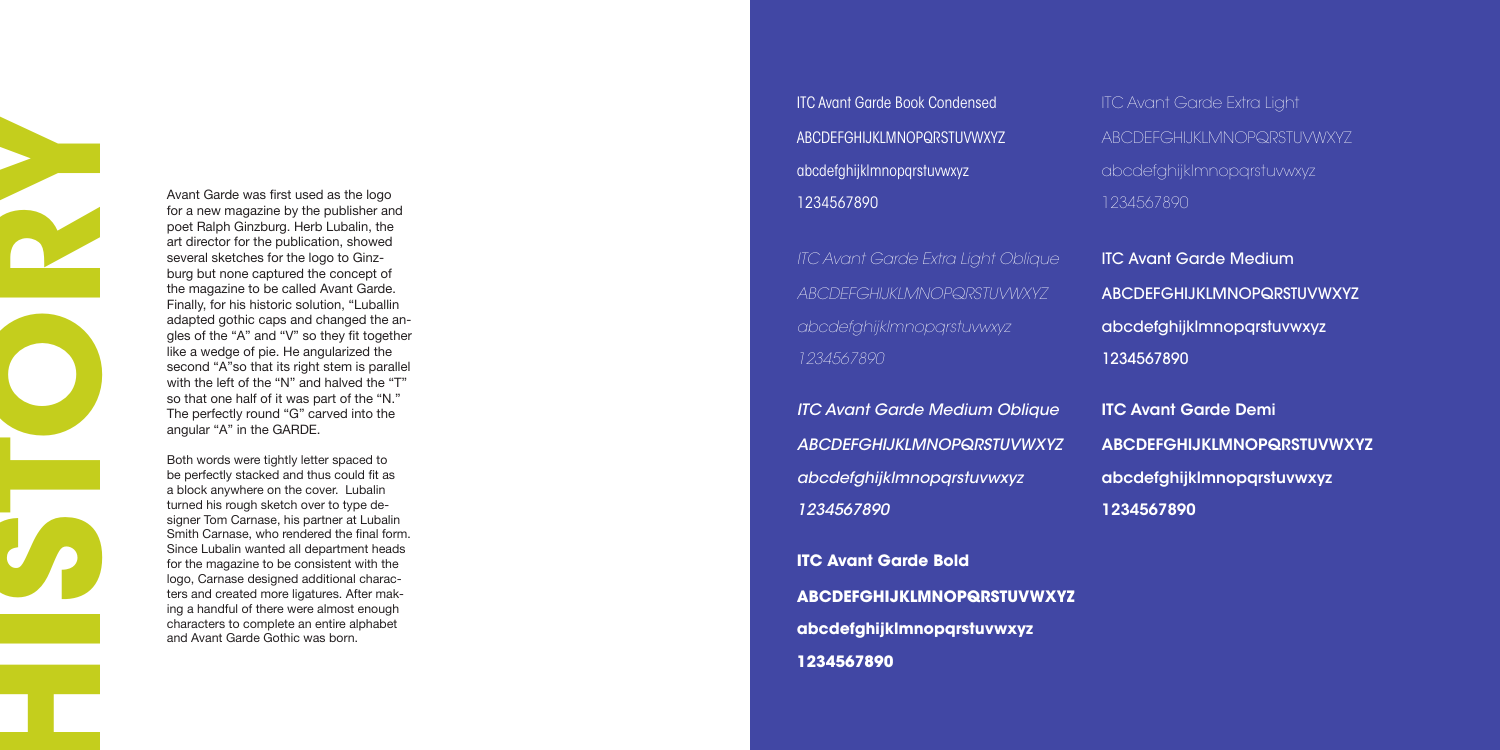IT GARDE AVANT GARDE AVANT GARDE AVANT GARDE AVANT GARDE AVANT GARDE AVANT GARDE AVANT GARDE AVAN GARDE AVANT GARDE AVANT GARDE AVANT GARDE AVANT GARDE AVANT GARDE AVANT GARDE AVANT GARDE AVANT GARDE IT GARDE AVANT GARDE AVANT GARDE AVANT GARDE AVANT GARDE AVANT GARDE AVANT GARDE AVANT GARDE AVAN DE AVANT GARDE AVANT GARDE AVANT GARDE AVANT GARDE AVANT GARDE AVANT GARDE AVANT GARDE AVANT GARI IT GARDE AVANT GARDE AVANT GARDE AVANT GARDE AVANT GARDE AVANT GARDE AVANT GARDE AVANT GARDE AVAN DE AVANT GARDE AVANT GARDE AVANT GARDE AVANT GARDE AVANT GARDE AVANT GARDE AVANT GARDE AVANT GARI IT GARDE AVANT GARDE AVANT GARDE AVANT GARDE AVANT GARDE AVANT GARDE AVANT GARDE AVANT GARDE AVAN DE AVANT GARDE AVANT GARDE AVANT GARDE AVANT GARDE AVANT GARDE AVANT GARDE AVANT GARDE AVANT GARI IT GARDE AVANT GARDE AVANT GARDE AVANT GARDE AVANT GARDE AVANT GARDE AVANT GARDE AVANT GARDE AVAN DE AVANT GARDE AVANT GARDE AVANT GARDE AVANT GARDE AVANT GARDE AVANT GARDE AVANT GARDE AVANT GARI IT GARDE AVANT GARDE AVANT GARDE AVANT GARDE AVANT GARDE AVANT GARDE AVANT GARDE AVANT GARDE AVAN DE AVANT GARDE AVANT GARDE AVANT GARDE AVANT GARDE AVANT GARDE AVANT GARDE AVANT GARDE AVANT GARI IT GARDE AVANT GARDE AVANT GARDE AVANT GARDE AVANT GARDE AVANT GARDE AVANT GARDE AVANT GARDE AVAN DE AVANT GARDE AVANT GARDE AVANT GARDE AVANT GARDE AVANT GARDE AVANT GARDE AVANT GARDE AVANT GARI IT GARDE AVANT GARDE AANT GARDE AVANT GARDE AVANT GARDE AVANT GARDE AVANT GARDE AVANT GARDE AVANT IT GARDE AVANT GARDE AVANT GARDE AVANT GARDE AVANT GARDE AVANT GARDE AVANT GARDE AVANT GARDE AVAN DE AVANT GARDE AVANT GARDE AVANT GARDE AVANT GARDE AVANT GARDE AVANT GARDE AVANT GARDE AVANT GARI GARDE AVANT GARDE AVANT GARDE AVANT GARDE AVANT GARDE AVANT GARDE AVANT GARDE AVANT GARDE AVANT GARDE IT GARDE AVANT GARDE AVANT GARDE AVANT GARDE AVANT GARDE AVANT GARDE AVANT GARDE AVANT GARDEGARD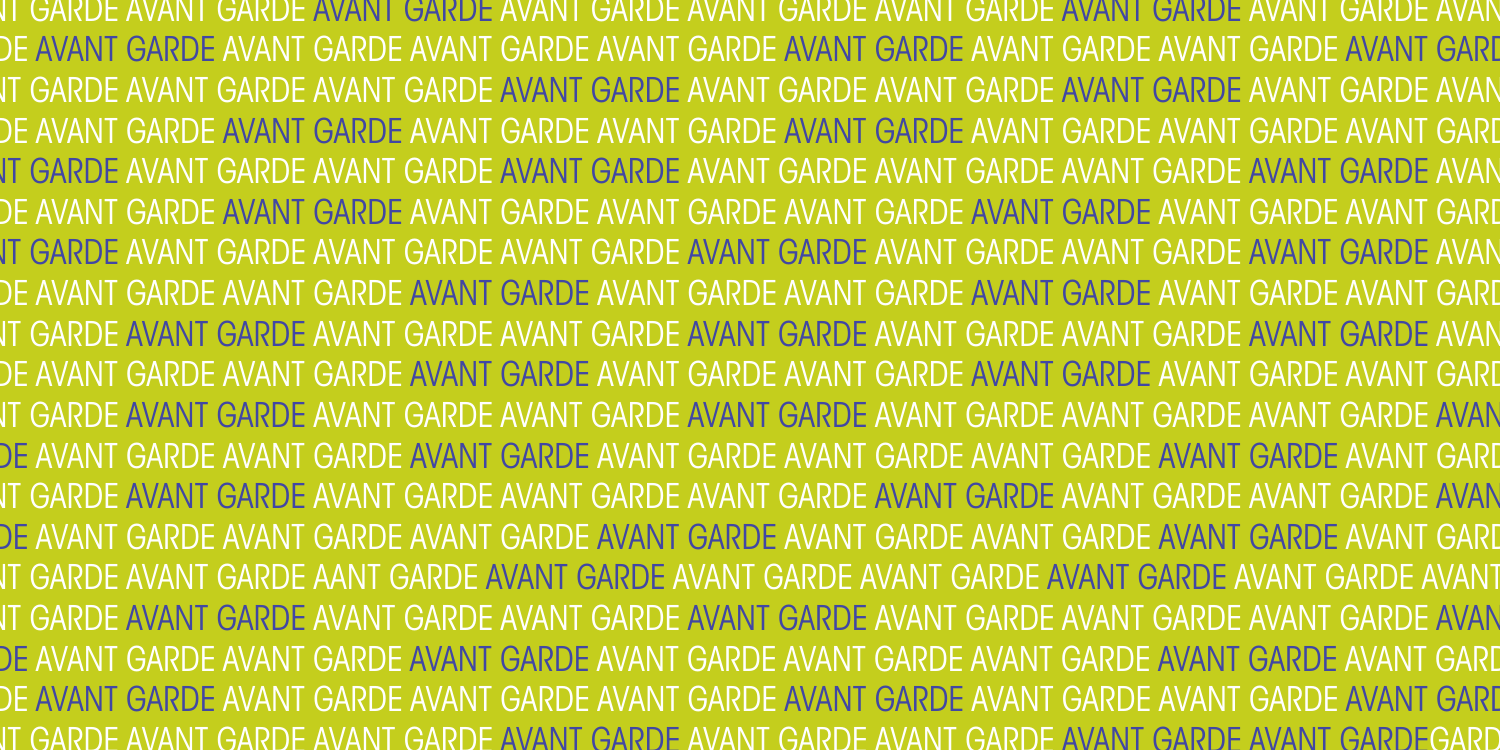### **Type Sizes Example Sizes B**  $\frac{14}{3}$  **Contract Contract Contract Contract Contract Contract Contract Contract Contract Contract Contract Contract Contract Contract Contract Contract Contract Contract Contract Contra**

**TYPE SIZES** 

Avant Garde is a geometric sans serif type that is reminiscent of the work from the 1920s German Bauhaus movement. Its distinct look and popularity make it an obvious choice for my list of interesting fonts. 10 Pt

Avant Garde is a geometric sans serif type that is reminiscent of the work from the 1920s German Bauhaus movement. Its distinct look and popularity make it an obvious choice for my list of interesting fonts. 12 Pt

Avant Garde is a geometric sans serif type that is reminiscent of the work from the 1920s German Bauhaus movement. Its distinct look and popularity make it an obvious choice for my list of interesting fonts. 14 Pt

Avant Garde is a geometric sans serif type that is reminiscent of the work from the 1920s German Bauhaus movement. Its distinct look and popularity make it an obvious choice for my list of interesting fonts. 8 Pt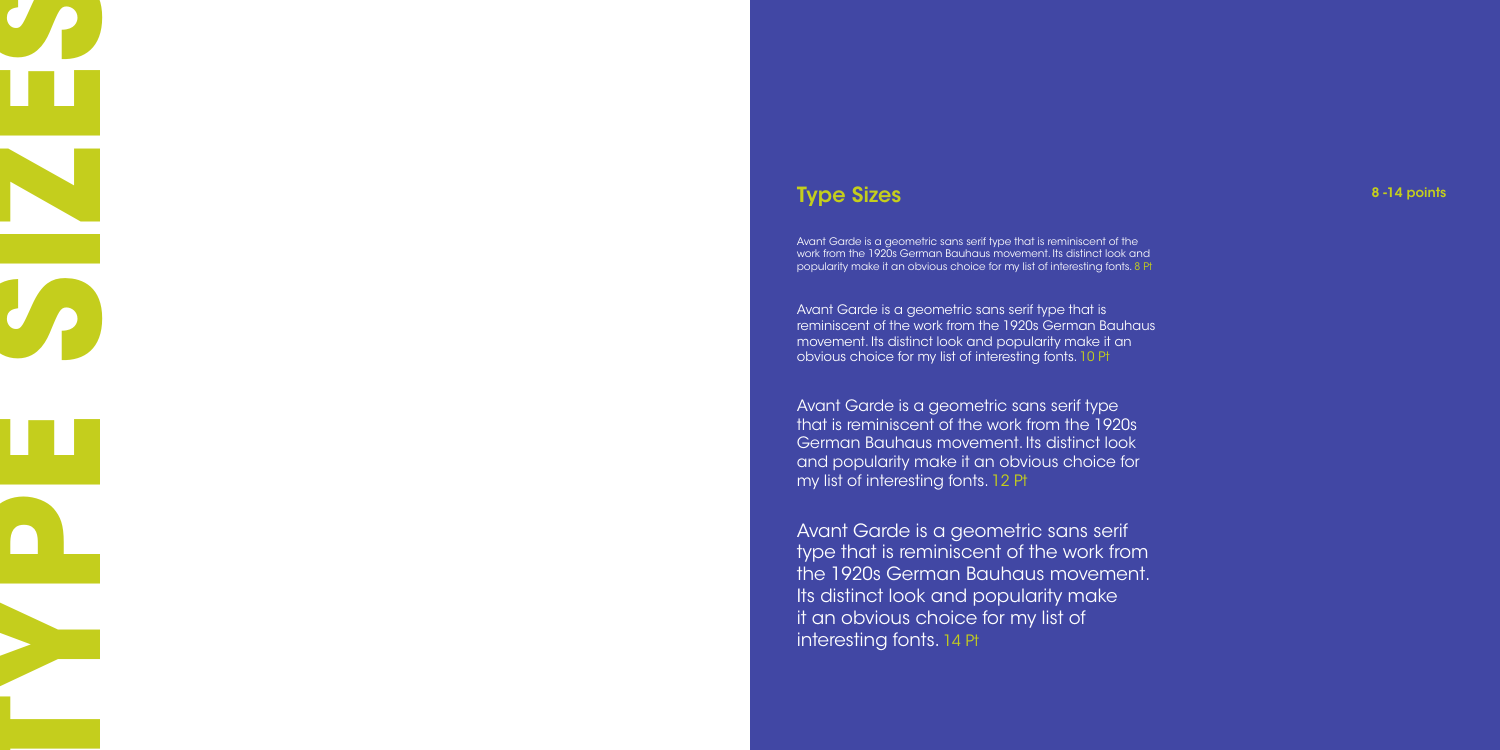# Type Anaotmy

Apex: a point at the top of a character where two strokes meet.





**Counter:** The negative spaces inside letter forms. **Ascender:** the part of a lower-case letter that is taller than the front's x-height.

**Descender:** the part of the letter that extends below the baseline.

**Crossbar:** the horizontal stroke in letters. **Eye:** refers specifically to the enclosed space in a

**Shoulder:** the curved stroke aiming downward from

**Stem:** the main vertical stroke in upright characters.

lowercase e. a stem.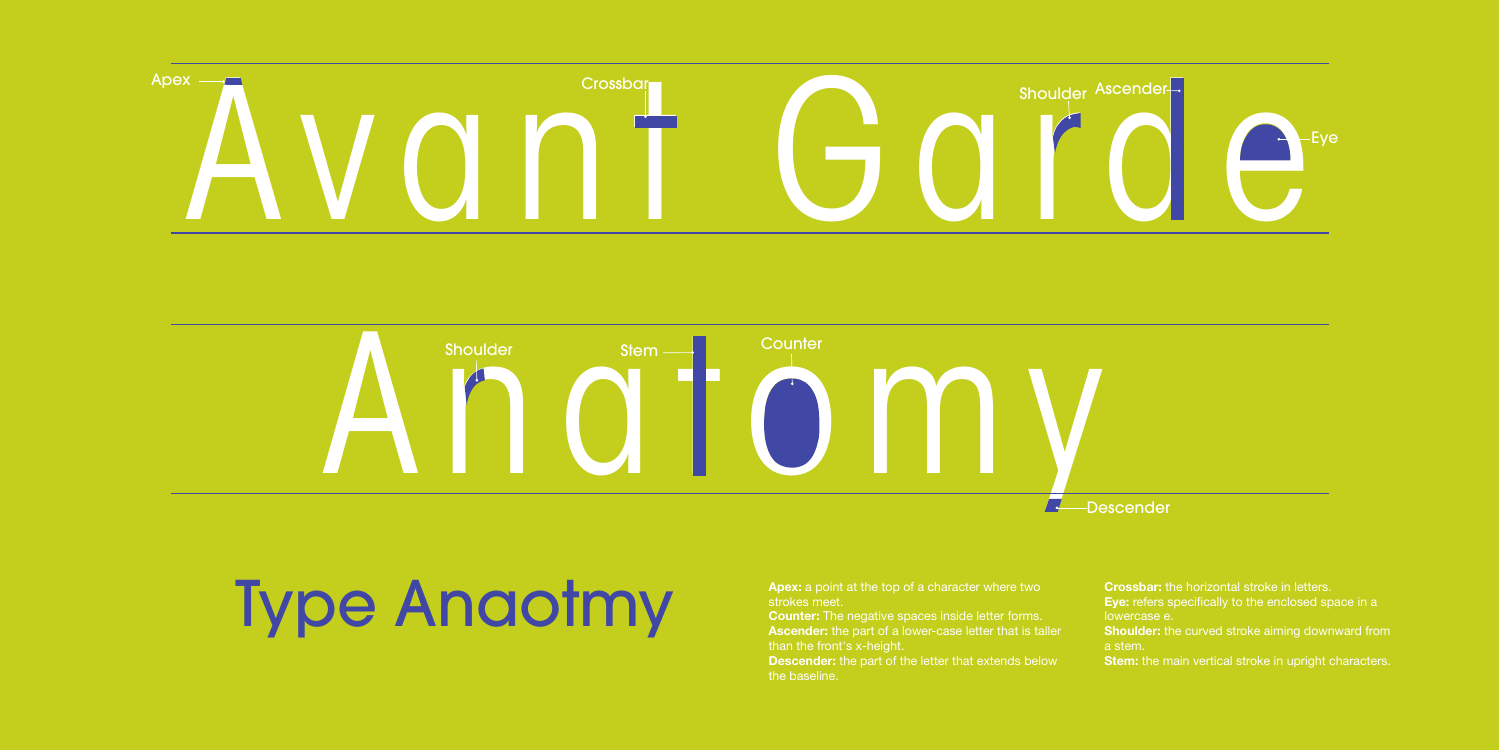Æ SS ST EA KA RA LA GA FR



Even thoguh the ligatures we're not published at first when the typeface was originally developed, that are included now. However, many designers are accused of abusing the ligatures and the Avant Garde typeface in general because they are using it incorrectly. The ligatures are used in the original logo design for the magazine Avant Garde.ITC Avant Garde Gothic's tight-fitting and overlapping alternates and ligatures are a trademark of '60s and '70s design, but have seen a huge resurgence of late.

LIGATURES CONTRACTOR

Maligned by some, sought by many, Herb Lubalin's logo-turned-typeface has be come a go-to font for hipsters and fashion mags the world over. There are two ways to get these special characters for Avant Garde. Each version is based on the orig inal film-based design, but are digitized slightly differently.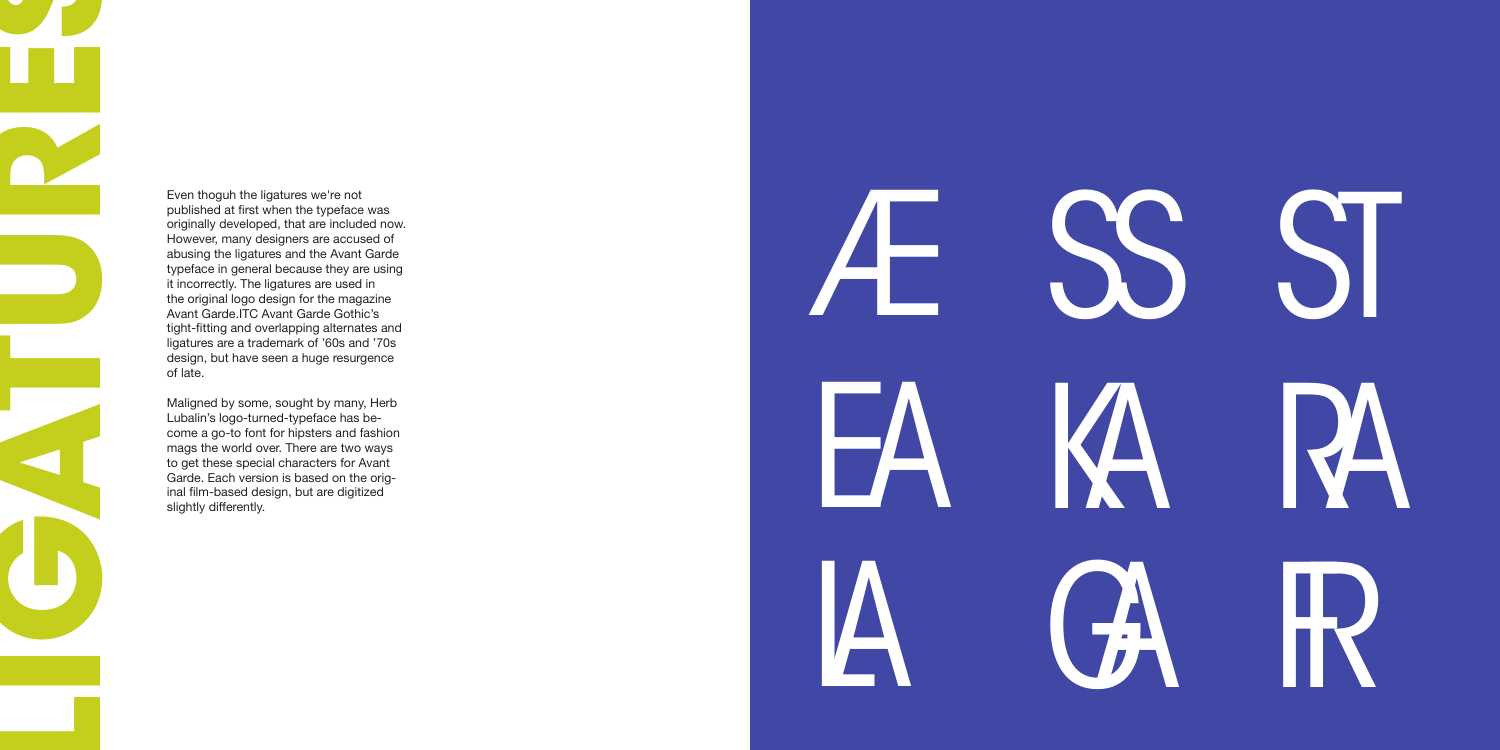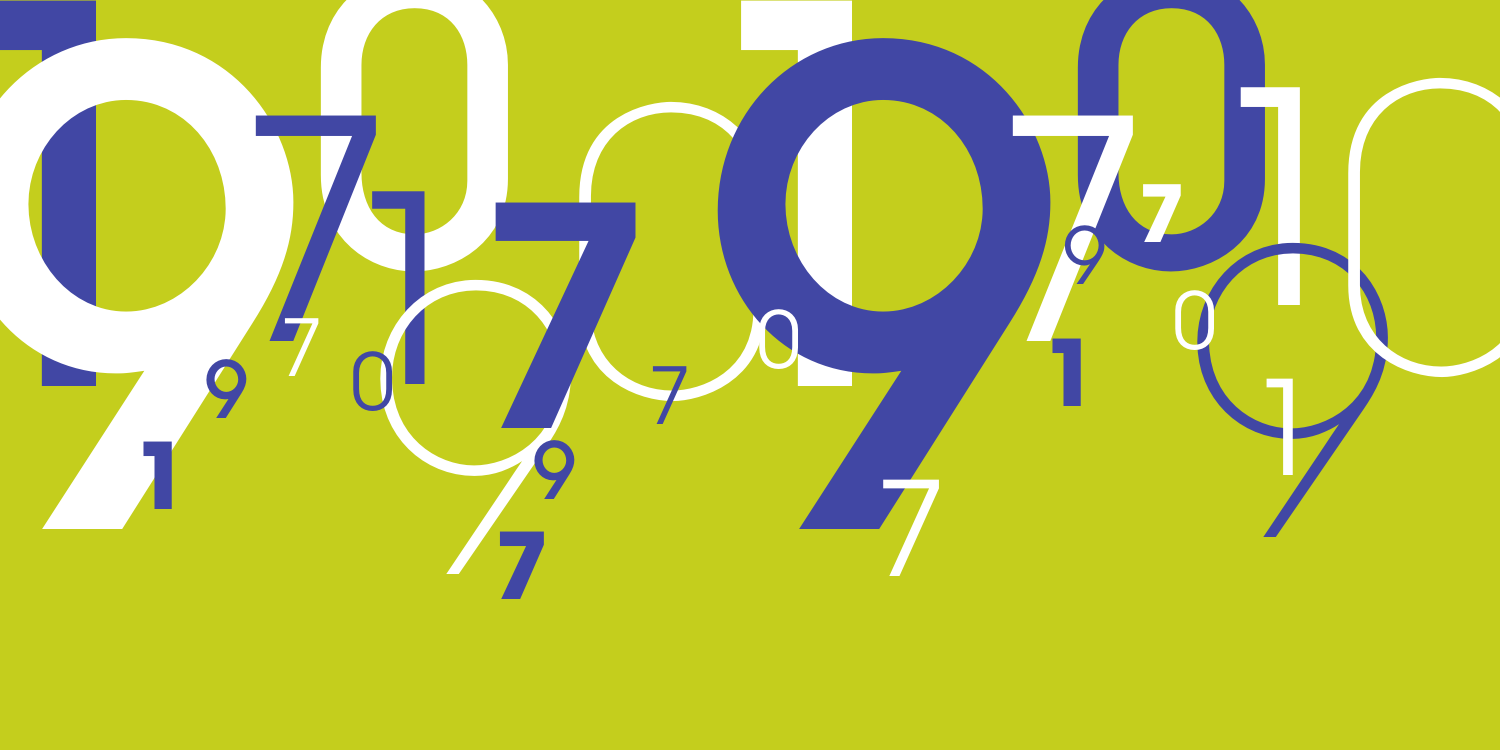Avant Garde is a geometric sans serif type. Its letterforms are built upon basic shapes such as straight lines and circles that are very reminiscent to work of the Bauhaus movement in the 1920s. The lowercase type has large, open counters and large x-heights that make it perfect for display copy or short snippets of text. Some key feautures and characteristics that help identify this type are the low crossbar on the uppercase G, open counter on the uppercase R, vertical rectangular dots over the lowercase i and j, and wavy tail from the inside counter of the uppercase Q.

Q



Wavy Tail **Communist Counter Counter Low crossbar**